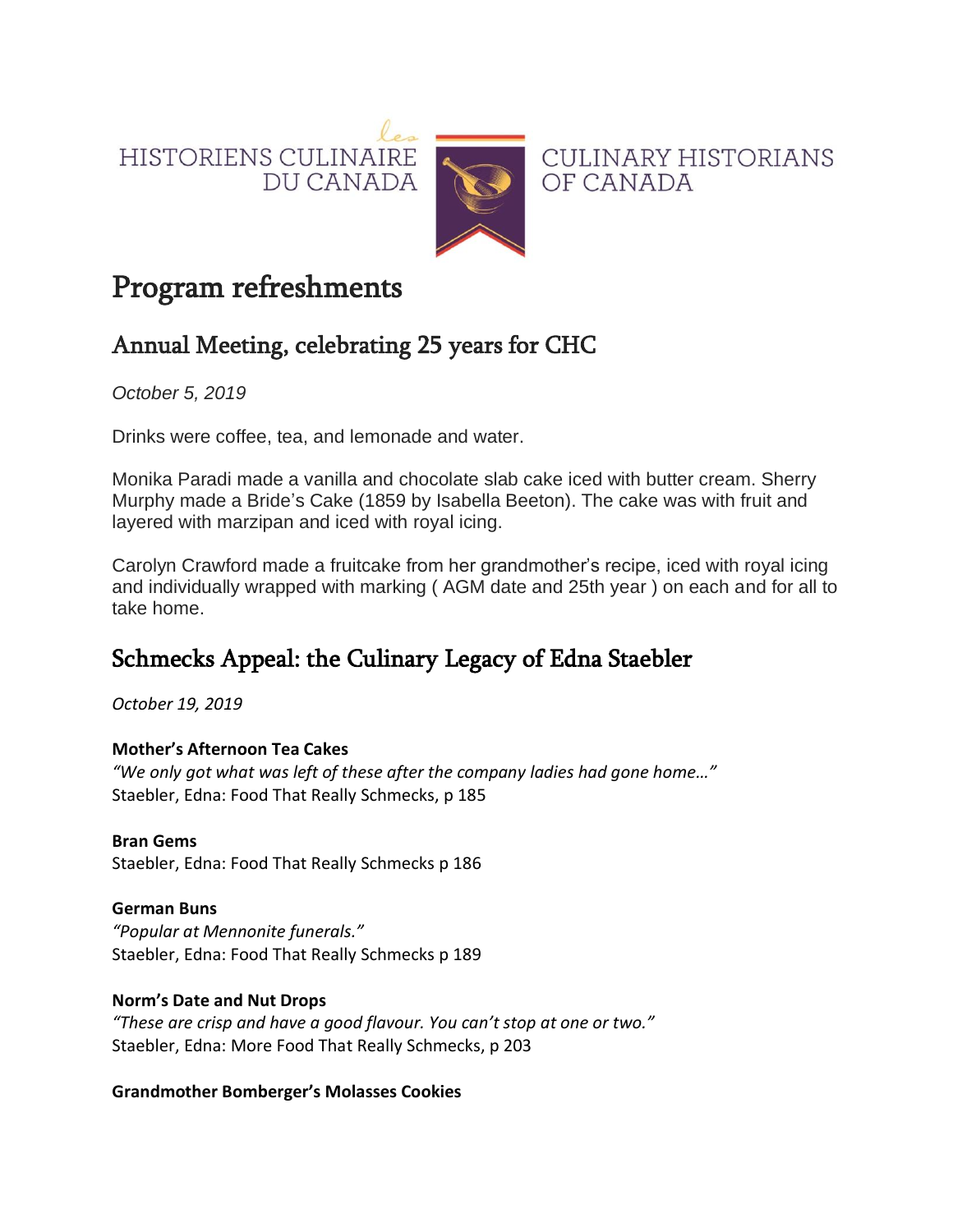*"Grandmother Bomberger got this recipe from an earlier Grandmother Bomberger."* Staebler, Edna: More Food That Really Schmecks, p 209

All made by Lori Jamieson

Schnitzed (dried) apple cake), made by staff at Joseph Schneider House, Kitchener

### Victorian Christmas Baking workshop at Montgomery's Inn

*November 16, 2019*

Drinks were tea, coffee, apple aider, and water.

Refreshments were plum pudding and raspberry sauce, plum Cake and Queen's cakes, hard gingerbread cookies, sugar cookies and almond macaroons. A 12th Night Cake was made for display. All recipes were historic. Thanks to volunteers helping with refreshments and baking: Sherry Murphy, Pat Currie, Tess Sciberras and Monika Paradi.

### Family Day at Fort York, Toronto

*February 17, 2019*

The theme for CHC was presenting cookbooks from all decades but focusing on recipes from the Wimodausis Cook Book.

Carolyn Crawford and Sherry Murphy baked about two dozen of each 10 recipes chosen from this cookbook for sale at the event. Cookies included: spiced gingerbread cookies, chocolate vanilla pinwheels, oatmeal raisin cookies, orange sugar cookies, and coconut meringue cookies.

## Book Launch of THE KITCHEN by John Ota

*March 5, 2019*

Refreshments served was coffee, tea, water, red and white wine

Baking items were:

- Apple Custard Pie and Plain Meringue cookies with rosewater (from the house of Thomas Jefferson ) Virginia, U.S.

- Meatloaf and Buttermilk Biscuits from the kitchen of Elvis Presley in Memphis
- Prize winning Shortbread from the kitchen of Spadina House in Toronto